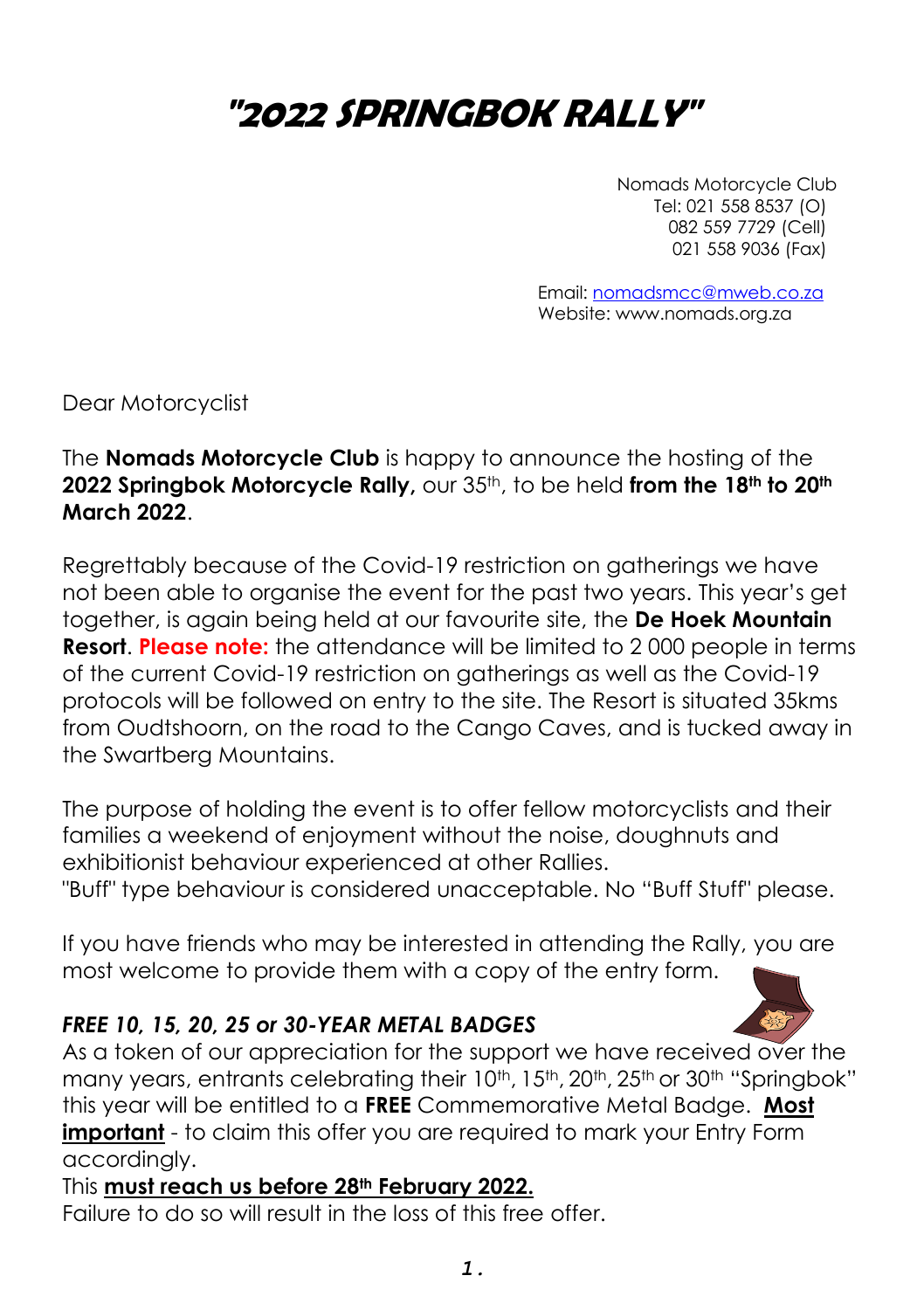# *AVAILABLE ON SITE*

Facilities include shop, take-away, bar, pool, clean ablutions and more. If you don't mind sharing a room with others, there are 12 Bunk Beds in a Dormitory Room, which are available @ R2 160 for the weekend. Each Dormitory has private ablutions and an equipped Kitchen. You do need to bring your own bedding & towels.

Interested parties to contact Luderick @ 082 559 7729.

For the rest, there is plenty of space to pitch tents.

#### **Regret no Quads permitted on site.**

**Caravans, campers, and mobile homes permitted at an additional cost of R800 for the weekend.**

## **PROGRAMME**

The Rally begins at 08:00 on Friday 18<sup>th</sup> March and ends on Sunday the 20<sup>th</sup> of March.

A programme of events, **which includes your Lucky Ticket number**, **will be issued to you on arrival.** 

There will be prizes to be won for both adults and children.

Prizes are available to both sexes and include awards for:

- ►The longest distance
- ►The longest distance on dirt
- ►The longest distance on the smallest bike
- ►Age awards etc.
- ►A badge for those participating in the ride to Die Hel

Entrants for these awards to **report to the Springbok Radio Shack before 14:00 on Saturday the 19th of March.**

Please note that the Best Represented Club Award **excludes Late Entries.**

# *EXPENSES*



The **Entry Fee is R300 per person.** This includes your campsite fee and metal badge for the entire weekend, **provided your Entry Form reaches us by the 28th of February 2022. Thereafter** a fee of **R350 is applicable**.

**An additional R80 per vehicle is payable if** you wish to enter the Resort in a Car

There is **no charge for children 13 years and under.**

If you wish to arrive earlier, or stay later, you are welcome to do so. However, you will be required to pay a fee to the Resort for these periods.